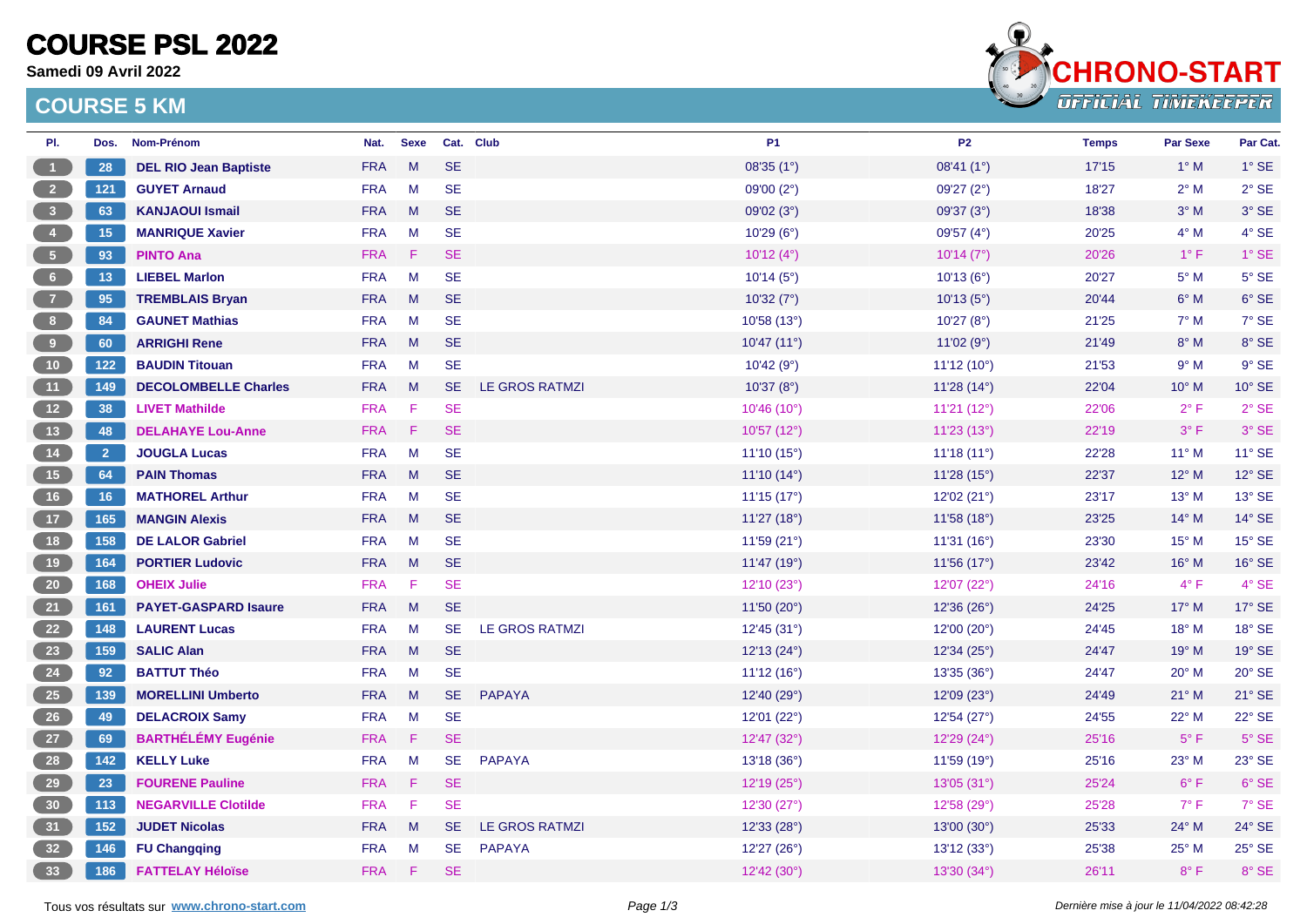# **COURSE PSL 2022**

**Samedi 09 Avril 2022**

### **COURSE 5 KM**



| PI. | Dos. | Nom-Prénom                    | Nat.       | <b>Sexe</b> |           | Cat. Club             | <b>P1</b>              | <b>P2</b>            | <b>Temps</b> | <b>Par Sexe</b> | Par Cat.      |
|-----|------|-------------------------------|------------|-------------|-----------|-----------------------|------------------------|----------------------|--------------|-----------------|---------------|
| 34  | 116  | <b>WHEELER Thibault</b>       | <b>FRA</b> | M           | <b>SE</b> |                       | 13'12 (34°)            | 13'09 (32°)          | 26'21        | 26° M           | $26^\circ$ SE |
| 35  | 181  | <b>VAUGHAN Eric</b>           | <b>FRA</b> | M           | <b>SE</b> |                       | 13'53 (43°)            | 12'56 (28°)          | 26'48        | $27^\circ$ M    | $27^\circ$ SE |
| 36  | 145  | <b>TRAN Hong Quan</b>         | <b>FRA</b> | M           | <b>SE</b> | <b>PAPAYA</b>         | 13'19 (37°)            | 13'31(35°)           | 26'50        | $28^\circ$ M    | 28° SE        |
| 37  | 189  | <b>AUBIN Noémie</b>           | <b>FRA</b> | - F         | <b>SE</b> |                       | 13'33 (39°)            | 13'38 (37°)          | 27'10        | $9^{\circ}$ F   | 9° SE         |
| 38  | 193  | <b>FERRARI Ema</b>            | <b>FRA</b> | F           | <b>SE</b> |                       | 13'13 (35°)            | 13'59 (40°)          | 27'11        | $10^{\circ}$ F  | 10° SE        |
| 39  | 160  | <b>PAYET-GASPARD Timothee</b> | <b>FRA</b> | M           | <b>SE</b> |                       | 13'41 (40°)            | 13'39 (38°)          | 27'19        | 29° M           | 29° SE        |
| 40  | 85   | <b>ROUER Thomas</b>           | <b>FRA</b> | M           | <b>SE</b> |                       | 13'28(38°)             | 14'00 $(41^{\circ})$ | 27'28        | $30^\circ$ M    | 30° SE        |
| 41  | 99   | <b>BEAUFRE Jules</b>          | <b>FRA</b> | M           | <b>SE</b> |                       | 13'10 (33°)            | 14'24 (44°)          | 27'34        | $31°$ M         | 31° SE        |
| 42  | 10   | <b>PEREIRA Angelo</b>         | <b>FRA</b> | <b>M</b>    | <b>SE</b> |                       | 13'51(42°)             | 14'06(43°)           | 27'57        | $32^{\circ}$ M  | 32° SE        |
| 43  | 147  | <b>LE ROY Clothilde</b>       | <b>FRA</b> | -F          | <b>SE</b> | <b>LE GROS RATMZI</b> | 13'58(44°)             | 14'05(42°)           | 28'02        | $11^{\circ}$ F  | $11^\circ$ SE |
| 44  | 53   | <b>OLMEDA Arancha</b>         | <b>FRA</b> | $\mathsf F$ | <b>SE</b> |                       | 13'51 (41°)            | 14'45 (51°)          | 28'35        | $12^{\circ}$ F  | 12° SE        |
| 45  | 26   | <b>ALASSEUR Théo</b>          | <b>FRA</b> | M           | <b>SE</b> |                       | 14'29 (49°)            | 14'29 (45°)          | 28'58        | 33° M           | 33° SE        |
| 46  | 150  | <b>ROUGIER Felix</b>          | <b>FRA</b> | M           | <b>SE</b> | LE GROS RATMZI        | 15'13 (62°)            | 13'51 (39°)          | 29'03        | 34° M           | 34° SE        |
| 47  | 27   | <b>ELIE-DIT-COSAQUE Lucas</b> | <b>FRA</b> | M           | <b>SE</b> |                       | 14'29 (48°)            | 14'36 (47°)          | 29'04        | 35° M           | 35° SE        |
| 48  | 117  | <b>CABOCHE Valentin</b>       | <b>FRA</b> | M           | <b>SE</b> |                       | 14'29(50°)             | 14'50(52°)           | 29'19        | 36° M           | 36° SE        |
| 49  | 86   | <b>LUDIVINE Verdier</b>       | <b>FRA</b> | F           | <b>SE</b> |                       | 14'49 (57°)            | 14'32(46°)           | 29'21        | $13^{\circ}$ F  | 13° SE        |
| 50  | 131  | <b>ALLAL lalgen</b>           | <b>FRA</b> | M           | <b>SE</b> | <b>LES ANCÊTRES</b>   | 14'28 (47 $^{\circ}$ ) | 14'54 (53°)          | 29'22        | 37° M           | 37° SE        |
| 51  | 87   | <b>ARTUR Alexandre</b>        | <b>FRA</b> | M           | <b>SE</b> |                       | 14'46 (55°)            | 14'37 (50°)          | 29'22        | $38^\circ$ M    | 38° SE        |
| 52  | 140  | <b>RUAN Ruihua</b>            | <b>FRA</b> | -F          | <b>SE</b> | <b>PAPAYA</b>         | 14'49 (56°)            | 14'36 (49°)          | 29'25        | 14°F            | 14° SE        |
| 53  | 156  | <b>GALGANI Romain</b>         | <b>FRA</b> | M           | <b>SE</b> |                       | 14'31 (51°)            | 15'00 (55°)          | 29'31        | 39° M           | 39° SE        |
| 54  | 167  | <b>HAMM Lucile</b>            | <b>FRA</b> | F           | <b>SE</b> |                       | 15'00(60°)             | 14'36 (48°)          | 29'36        | $15^{\circ}$ F  | $15^\circ$ SE |
| 55  | 96   | <b>STARCK Thomas</b>          | <b>FRA</b> | M           | <b>SE</b> |                       | 14'16(45°)             | 15'26(58°)           | 29'41        | 40° M           | 40° SE        |
| 56  | 75   | <b>STARCK Cyann</b>           | <b>FRA</b> | M           | <b>SE</b> |                       | 14'17 $(46^{\circ})$   | 15'25 (57°)          | 29'41        | 41° M           | 41° SE        |
| 57  | 183  | <b>ASSO Julie</b>             | <b>FRA</b> | -F          | <b>SE</b> |                       | 14'51 (58°)            | 14'59 (54°)          | 29'50        | $16^{\circ}$ F  | 16° SE        |
| 58  | 173  | <b>QUINCY Antonin</b>         | <b>FRA</b> | M           | <b>SE</b> | LES BG DU 11          | 14'34 (52°)            | 15'37 (60°)          | 30'11        | $42^{\circ}$ M  | 42° SE        |
| 59  | 175  | <b>HADADA Maxim</b>           | <b>FRA</b> | M           | <b>SE</b> | LES BG DU 11          | 14'34(53°)             | 15'37 (61°)          | 30'11        | 43° M           | 43° SE        |
| 60  | 166  | <b>PASCON Morgane</b>         | <b>FRA</b> | F           | <b>SE</b> |                       | 15'00 (59°)            | 15'21 (56°)          | 30'20        | $17^{\circ}$ F  | 17° SE        |
| 61  | 151  | <b>BOURGEOIS Batiste</b>      | <b>FRA</b> | M           | <b>SE</b> | <b>LE GROS RATMZI</b> | 15'13 (61°)            | 15'32 (59°)          | 30'44        | 44° M           | 44° SE        |
| 62  | 68   | <b>LANDER Lucia</b>           | <b>FRA</b> | $-F$        | <b>SE</b> |                       | 14'35(54°)             | 17'11(62°)           | 31'45        | $18^{\circ}$ F  | 18° SE        |
| 63  | 25   | <b>JEAN PIERRE Jemina</b>     | <b>FRA</b> | - F         | <b>SE</b> |                       | 17'25 (65°)            | 17'31 (64°)          | 34'56        | $19°$ F         | 19° SE        |
| 64  | 24   | <b>TRICOT Guillaume</b>       | <b>FRA</b> | M           | <b>SE</b> |                       | 17'26(66°)             | 17'31(63°)           | 34'56        | 45° M           | 45° SE        |
| 65  | 188  | <b>SAVOYAT Margot</b>         | <b>FRA</b> | F           | <b>SE</b> |                       | 16'55(64°)             | 18'43(67°)           | 35'38        | $20^{\circ}$ F  | $20^\circ$ SE |
| 66  | 187  | <b>BRUNI Lauryn</b>           | <b>FRA</b> | F           | <b>SE</b> |                       | 17'30 (67°)            | 18'13(65°)           | 35'43        | $21^{\circ}$ F  | 21° SE        |